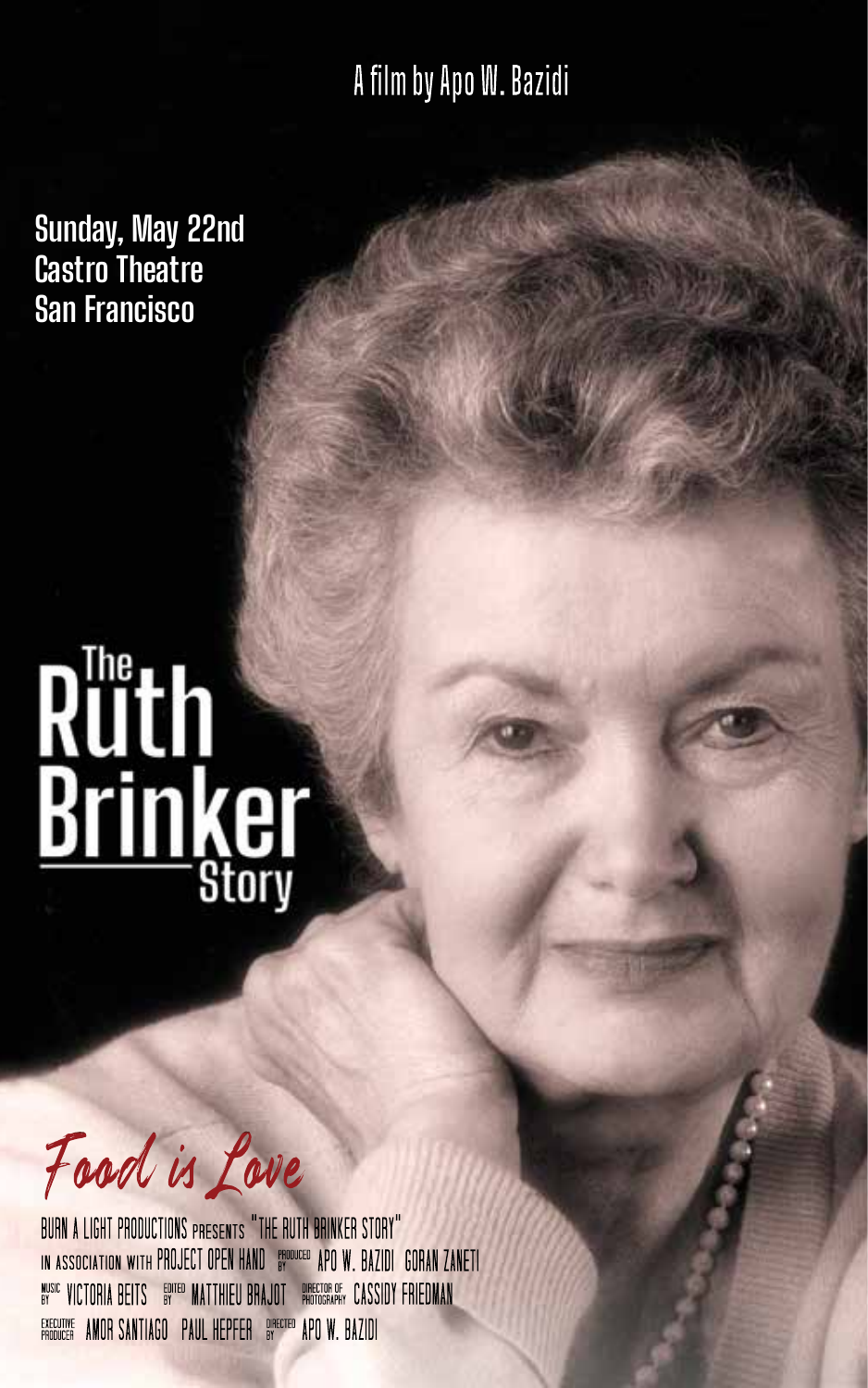

# **ABOUT PROJECT OPEN HAND**

### FOUNDER Ruth Brinker

### BOARD OF DIRECTORS

**CHAIR** 

Mike Henry, *Google*

Ruth Yankoupe, *Getaround*

VICE CHAIR

FINANCE CHAIR

John Colton, *Kaiser Permanente* **SECRETARY** 

Adi Wakankar, *Sangamo Therapeutics*

### **MEMBERS**

Vishwa Chandra, *McKinsey & Company* Andrew Chang, *Osterweis Capital* Theresa Ng Chang, *Splunk* Jennifer Drimmer-Rokovich, *Exelixis* Susanna Holt, *Autodesk* Richard Long, *Cerity Partners* Dr. Preston Maring, *M.D., Physician* Ginny McSwine, *Salesforce* Jennifer Wieman Petraglia, *Splunk* Jason Wei*, Facebook* Andrea Wilkinson, *Zogenix* Arthur Wood, *UCSF Health* Helene York, *Culinary Institute of America*

### EXECUTIVE TEAM

Paul Hepfer, Chief Executive Officer Amor Santiago, *VP, Development and Community Affairs* Herbert Dong, *VP, Finance and Information Technology* Ana Ayala, *VP, Programs* Jonathan Jump, *VP, Operations*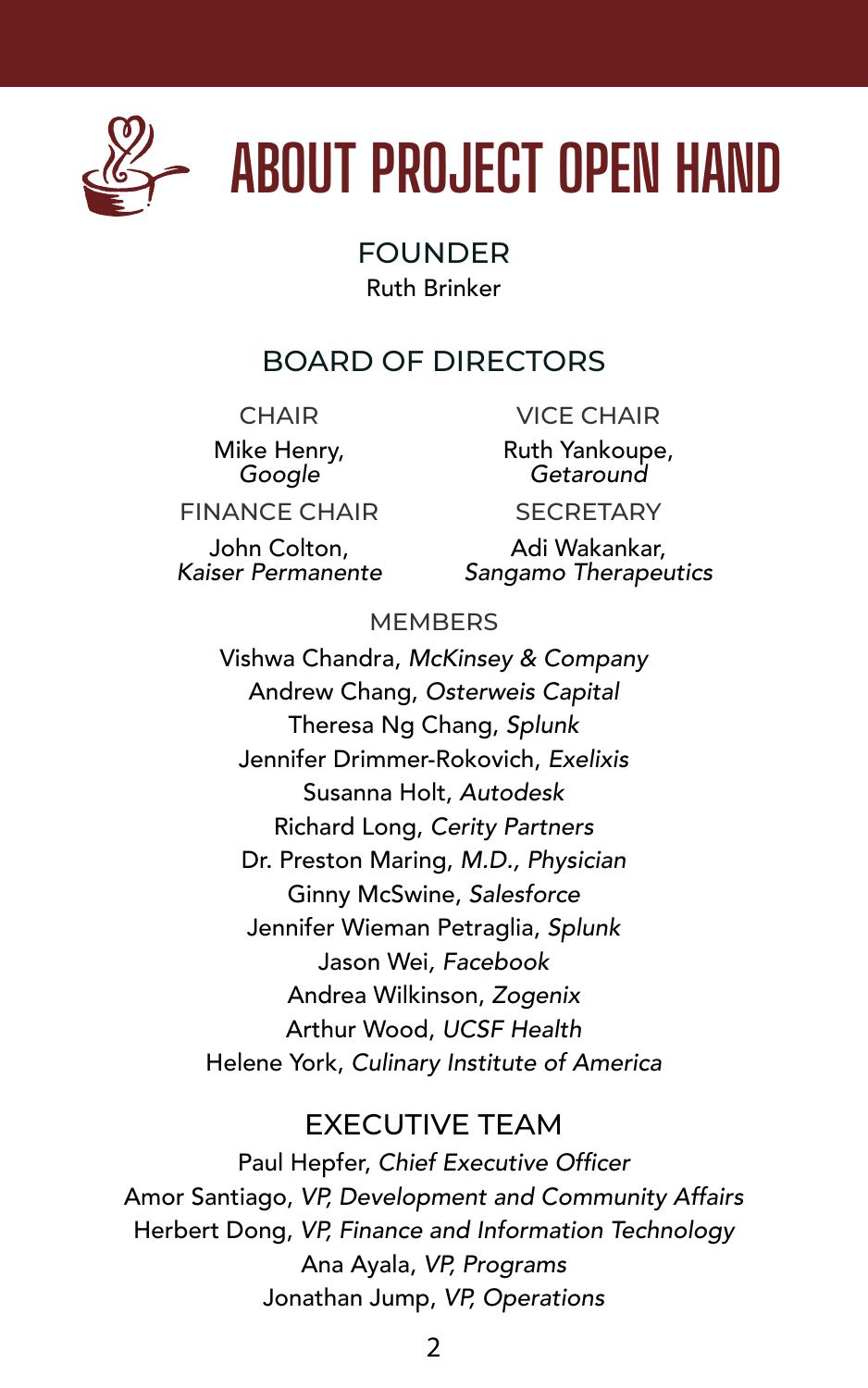### **ruthbrinkerstory.com**



# **AGENDA**

### DAYTIME SCREENINGS

- The Ruth Brinker Story 2:00pm
- The Ruth Brinker Story/ The Times of Harvey Milk double feature 3:00pm

### EVENING PREMIERE

- Red Carpet Experience 6:00pm
- Paul Hepfer Welcome 6:40pm
- The Ruth Brinker Story 6:45pm
- Q&A with Panel 7:08pm
- Mezzanine After Party 7:30pm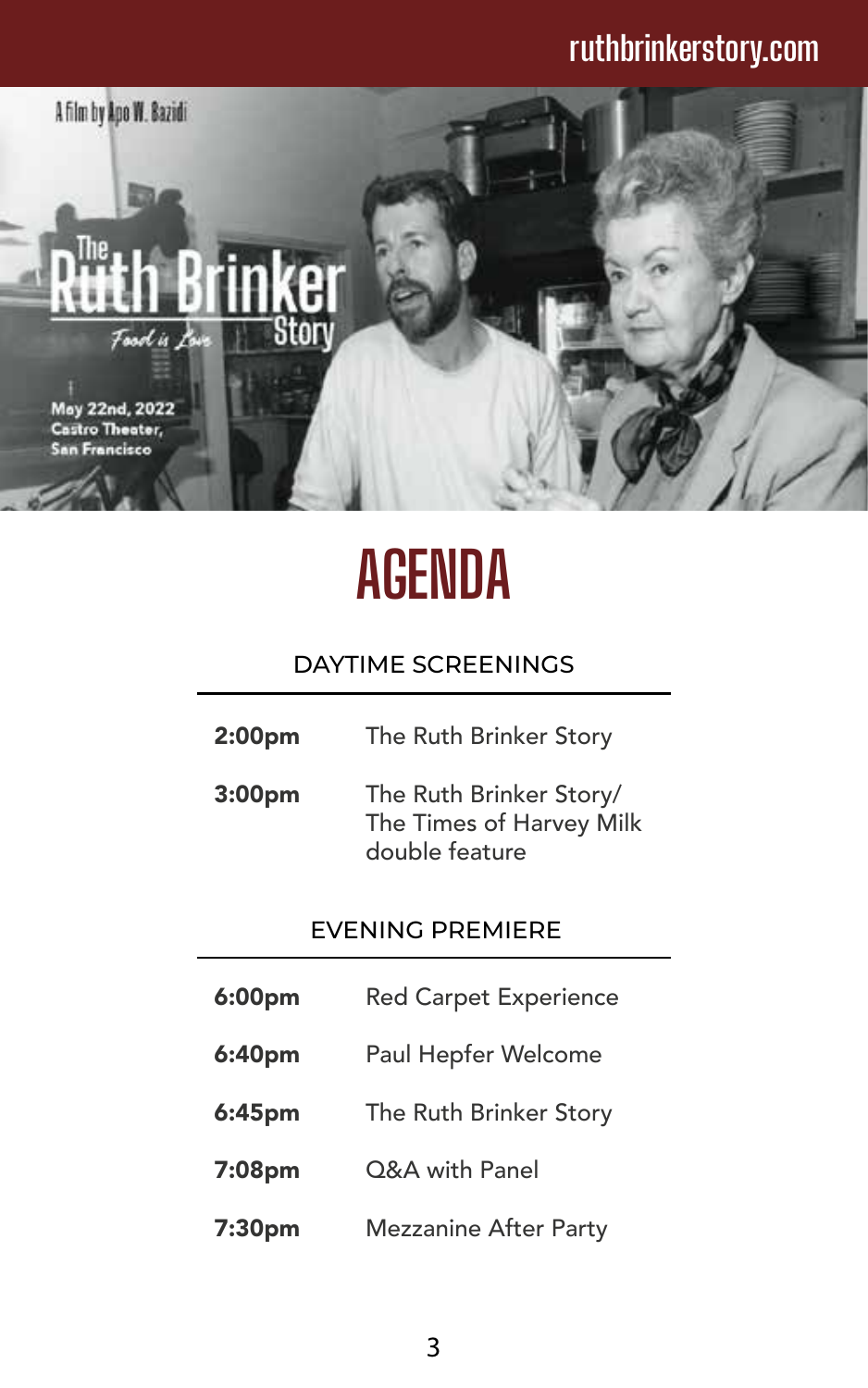# **FILM SYNOPSIS**



At the age of 63, retired food-service worker Ruth Brinker became a pioneer of HIV care in her community and would become a legend among San Franciscans. The AIDS epidemic hit San Francisco the hardest and created a wave of fear and uncertainty that left many victims feeling hopeless and alone. Brinker, a woman whose deep compassion became a source of strength for others struggling to cope with the times, began cooking meals in her kitchen to deliver to her neighbors who were too ill to take care of themselves. Her goal was to not only provide meals but to also revitalize the city's sense of community and spend time with HIV/AIDS patients to end the isolation they experienced. Providing meals with love became the hallmark of her mission. The work of Brinker and her growing team of volunteers led to Project Open Hand, the largest provider of nutrition to the HIV/AIDS community with sister organizations across the country. Ruth Brinker's legacy carries on today as Project Open Hand has once again joined the frontlines in facing the crisis of the COVID-19 pandemic.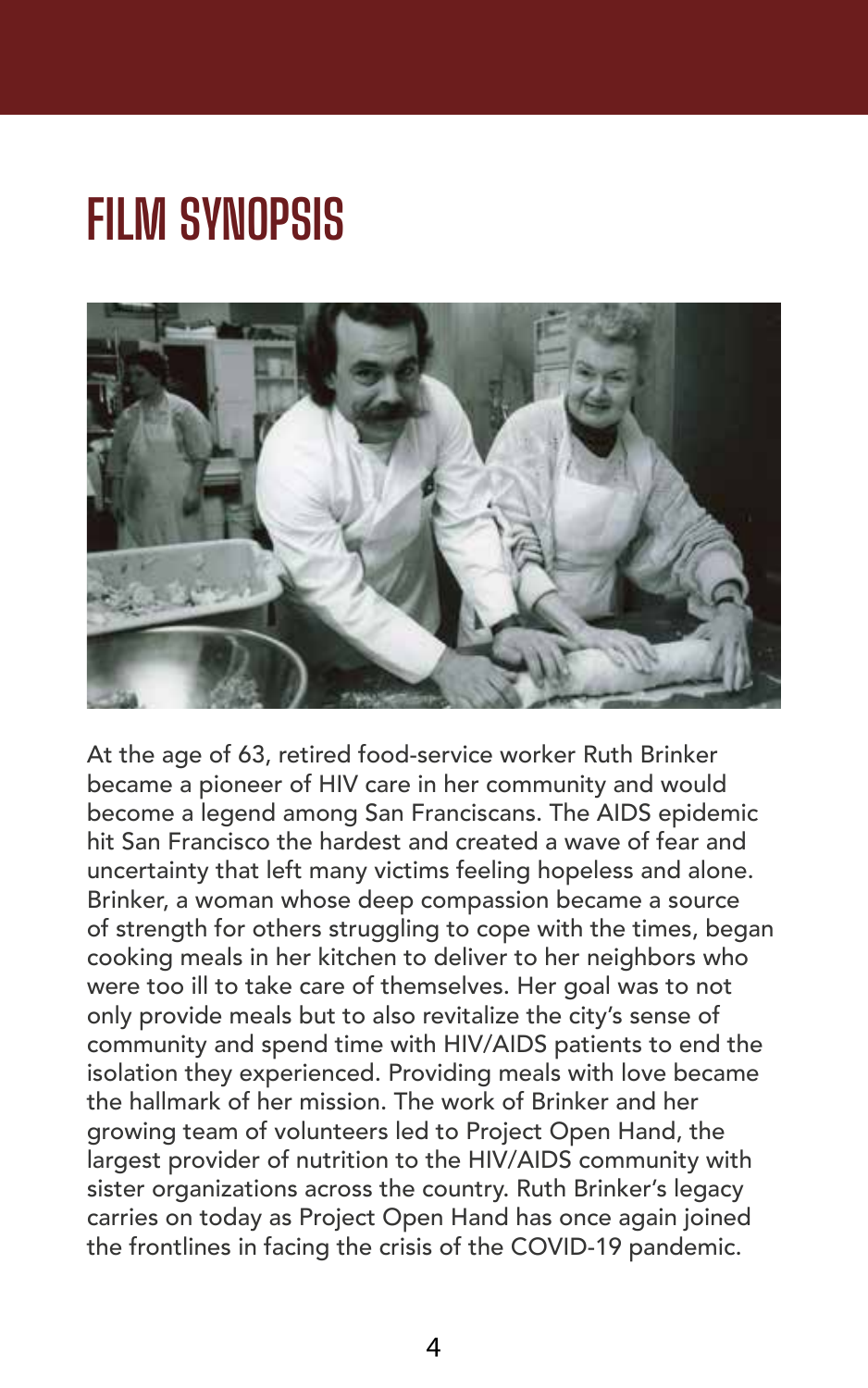# **ABOUT THE FILMMAKER**



## **APO BAZIDI**

FOUNDER & CEO *Burn A Light Productions*

Apo W. Bazidi was born in Eastern Turkey to Kurdish parents. He grew up amid the social injustices and inequality that beset his community. These experiences drove his desire to become a storyteller so he could shed light on these important issues. After high school, he immigrated to the United States and went on to graduate with a Bachelor of Arts in Film & Television Production from the University of Southern California in 2011.

Apo's films are primarily concerned with social issues and the importance of global cultural interactions. His feature film, Resistance is Life, won eight festival awards including six for Best Documentary Feature. Apo believes in making a positive change through visual storytelling. His lifelong motto is to "be creative and inspire".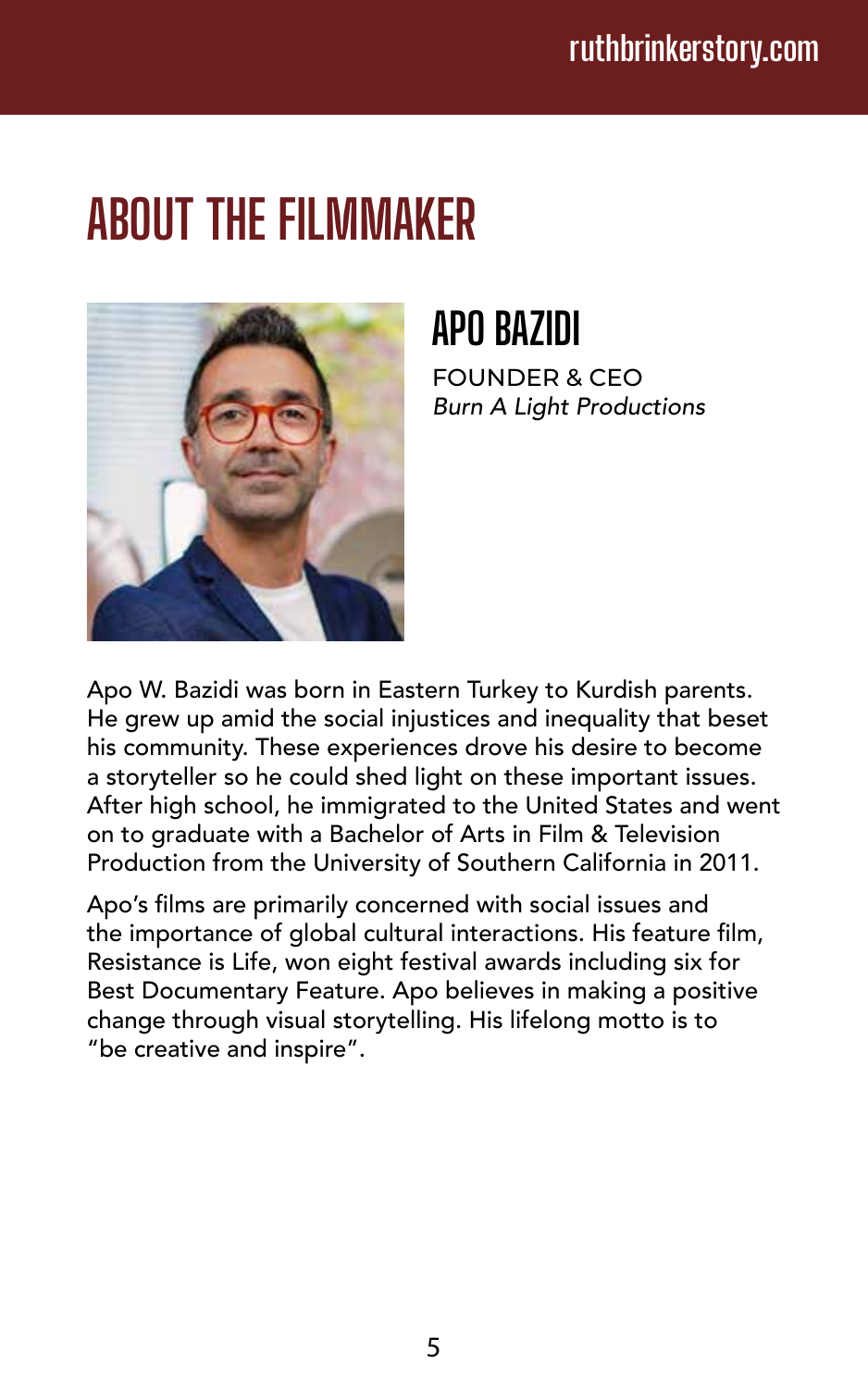# **PRINCIPAL CREDITS**

WRITER & DIRECTOR: APO W. BAZIDI

PRODUCER: APO W. BAZIDI GORAN ZANETI

EXECUTIVE PRODUCER: AMOR SANTIAGO PAUL HEPFER

FEATURING: RUTH BRINKER

INTERVIEWEE FERNANDO CASTILLO PAUL HEPFER TOM NOLAN WENDY COHEN

CAST: SANDY KOVTUN as RUTH BRINKER MATTHIEU BRAJOT as ILL PATIENT 1 WILLIAM R. CONRAD as ILL PATIENT 2 RICHARD A. KOHL as ILL PATIENT 3

CINEMATOGRAPHER: CASSIDY FRIEDMAN

EDITOR: MATTHIEU BRAJOT

COMPOSER & SOUND VICTORIA BEITS

ASSOCIATE PRODUCER: MARCUS TOLERO MARK GOPEZ

CONSULTING PRODUCER: JASON ROSENFIELD

COLOR & VFX: AKAM REZAEE

MAKEUP & COSTUME: ETHEL REDDY

ARCHIVAL RESEARCH & ASSISTANT EDITOR: IZABEL JUSINO

REFERENCE ARCHIVIST ISAAC FELLMAN

ADDITIONAL PHOTOGRAPHY: GORAN ZANETI

DIGITIZING SERVICES DIGITAL REVOLUTION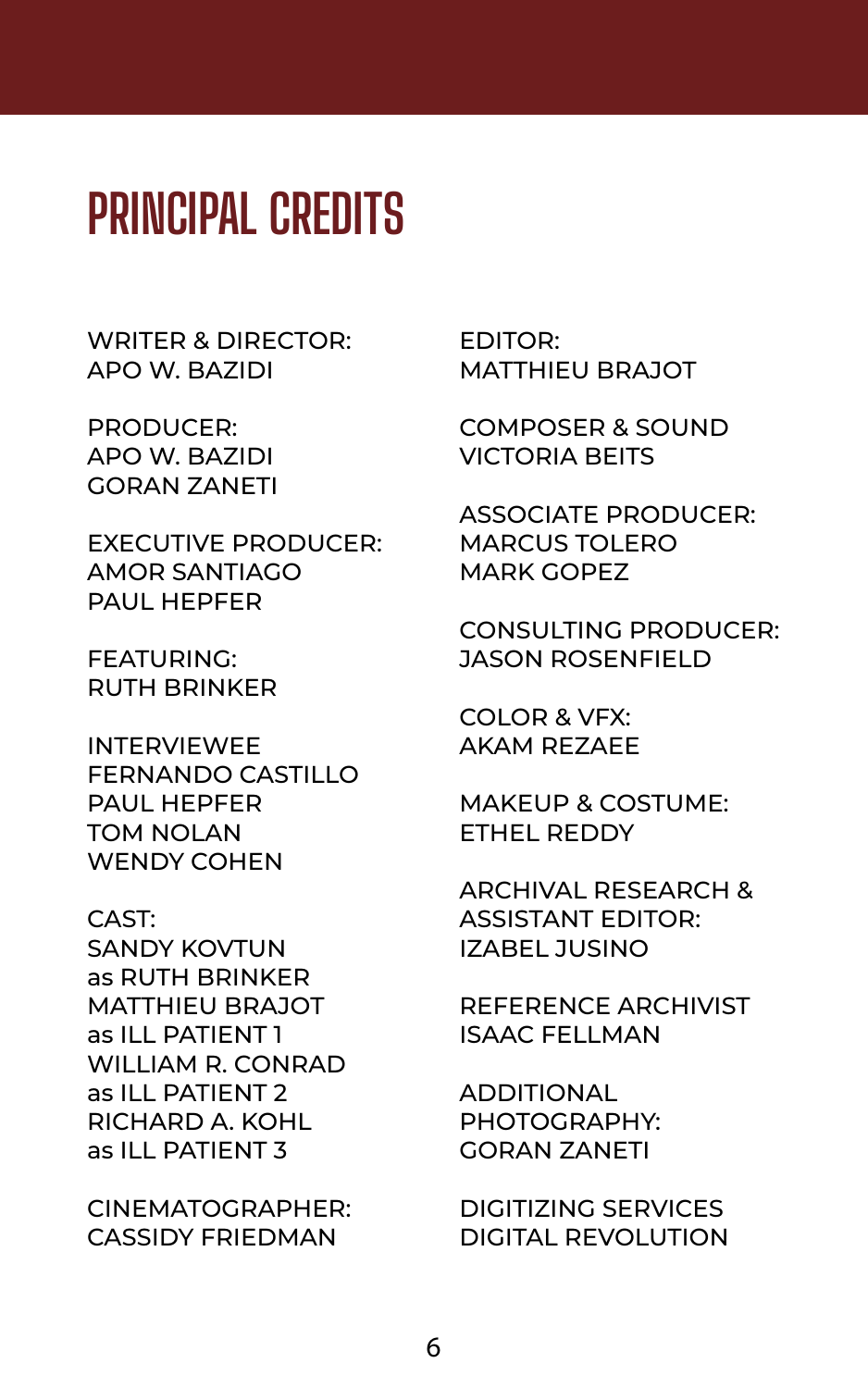ARCHIVAL FOOTAGE: CBS NEWS NBC NEWS KPIX 5 NEWS KRON 4 NEWS KTVU 2 NEWS KGO-TV 7 NEWS WLBT 3 NEWS KTSW WASHINGTON D.C. ABC NEWS WASHINGTON MACY'S SATELLITE NETWORK BAY AREA VIDEO COALITION PROJECT OPEN HAND ODDBALL FILMS PRELINGER ARCHIVES GLBT HISTORICAL SOCIETY CHARLES CYBERSKI VIDEOTAPES (1994-03) LOU PERICA FILMS (1991-14) ZANE BLANEY COLLECTION (2016-18) SAN FRANCISCO GAY MEN'S CHORUS RECORDS (2009-01) HAROLD T. O'NEAL (2002-03) CHURCHILL FILMS - LEONARD GREENBERG UNITED STATES INFORMATION AGENCY NATIONAL ARCHIVES RICHARD BOYLAN R.B. HOPPER - ASSOCIATE PHOTOGRAPHER GEORGE E.P CHANNEL 9 NEWS

ARCHIVAL PHOTO:

LISA BRINKER FERNANDO CASTILLO WENDY COHEN SANDY KOVTUN MARIO SURIANI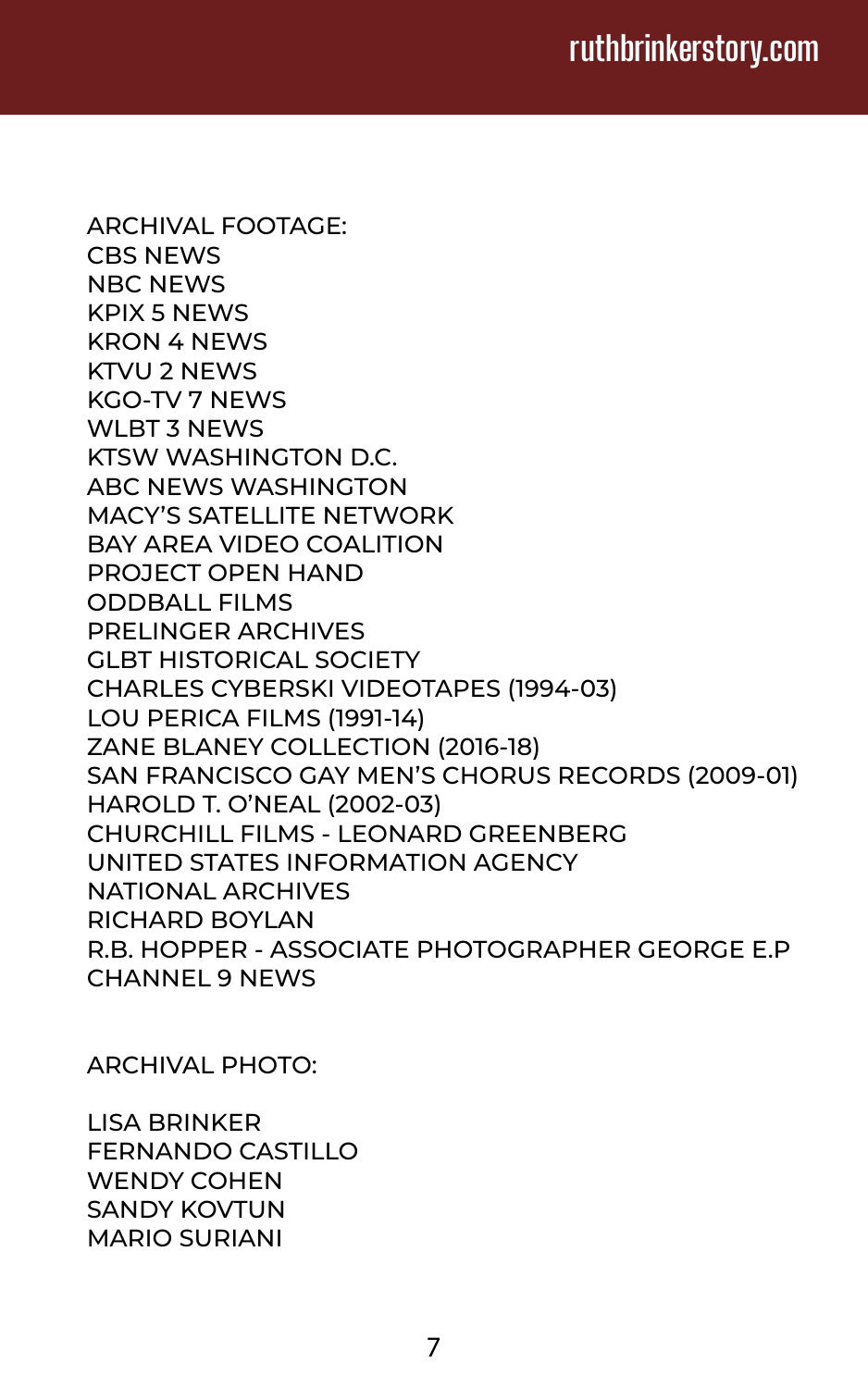ALECHTRON THERESE FRARE ASSOCIATED PRESS - RICK MAIMAN UNIVERSITY OF CALIFORNIA SAN FRANCISCO TIM CLARY

ADDITIONAL ARCHIVAL MATERIAL:

ACT UP, FDA ACTION - GRAN FURY SAN FRANCISCO CHRONICLE SAN FRANCISCO EXAMINER, NITA JUELICH 1987 NEW YORK TIMES NEW YORK TIMES STYLE NEW YORK POST TIME MAGAZINE BAY AREA REPORTER AIDS GROVE MEMORIAL SACRAMENTO BEE GRETCHEN KELLS SAN FRANCISCO AIDS FOUNDATION **MEALTIMES** THE NOE VALLEY VOICE TOORAK TIMES RIVERS ORAM PRESS NEWS OF THE WORLD THE SUN

NORTH MISSION NEWS, 1989 SAN FRANCISCO SENTINEL, 1988 - -DANIEL WILSON BEE SAN FRANCISCO BUREAU CYNTHIA LAIRD ALLEN WHITE CAROLINE DREWE

SPECIAL THANKS: ANGELO CIAFFI BESRAYE BAZIDI SAL BAZIDI LISA BRINKER LIMO REZAEE LISA GELFAND BECCA VERSHBOW WILLIAM R. CONRAD MIKE RADLICBK PAUL PETREQUIN ELLEN BIALIK RAQUEL LOPEZ AIDS MEMORIAL GROVE SF RUSSELL ROHAL PAUL LUDAHL RICHARD A. KOHL

ALL THE DEDICATED VOLUNTEERS OF PROJECT OPEN HAND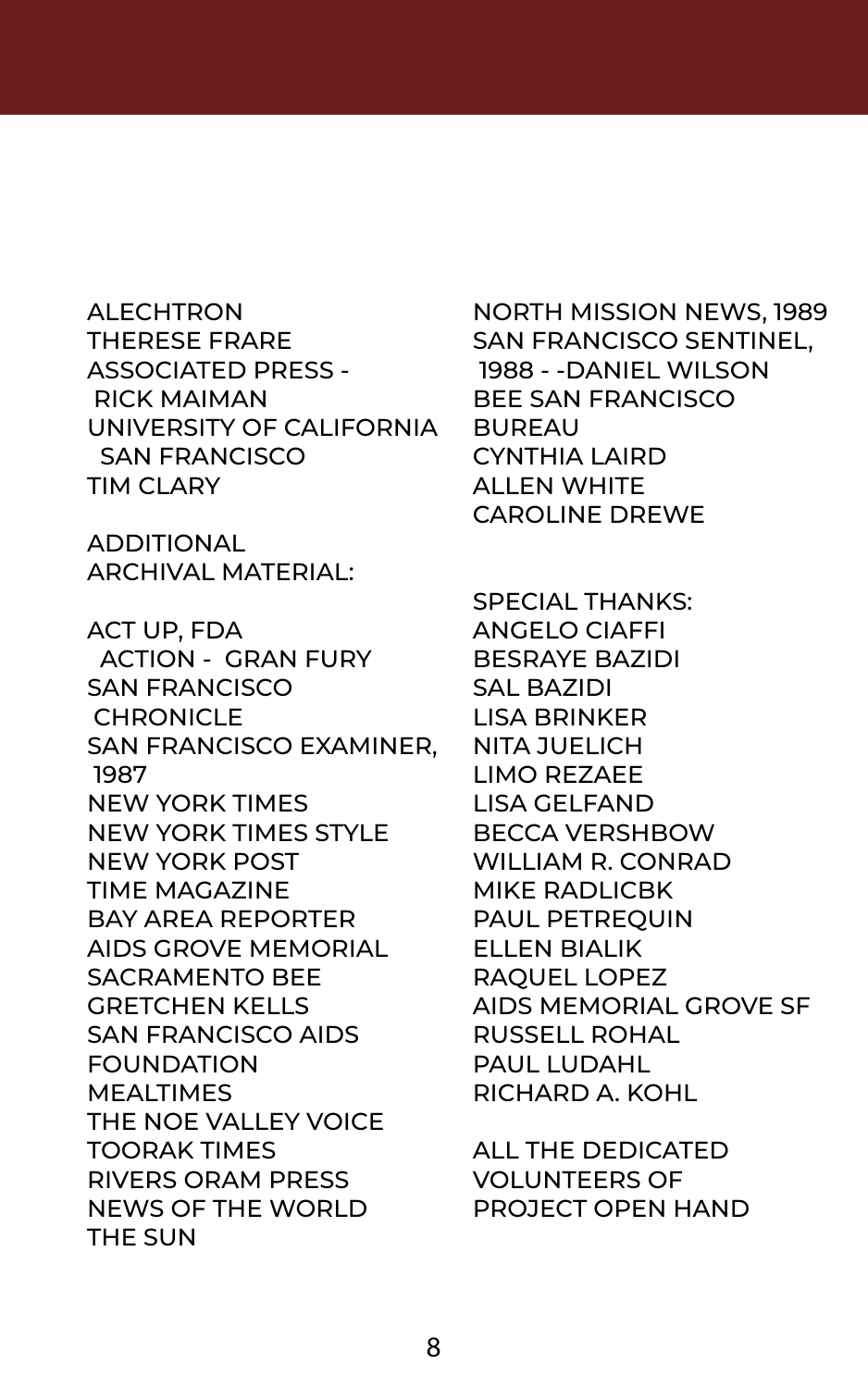# **THANK YOU TO OUR EVENT SPONSORS**







V O D K A AUSTIN \* TEXAS